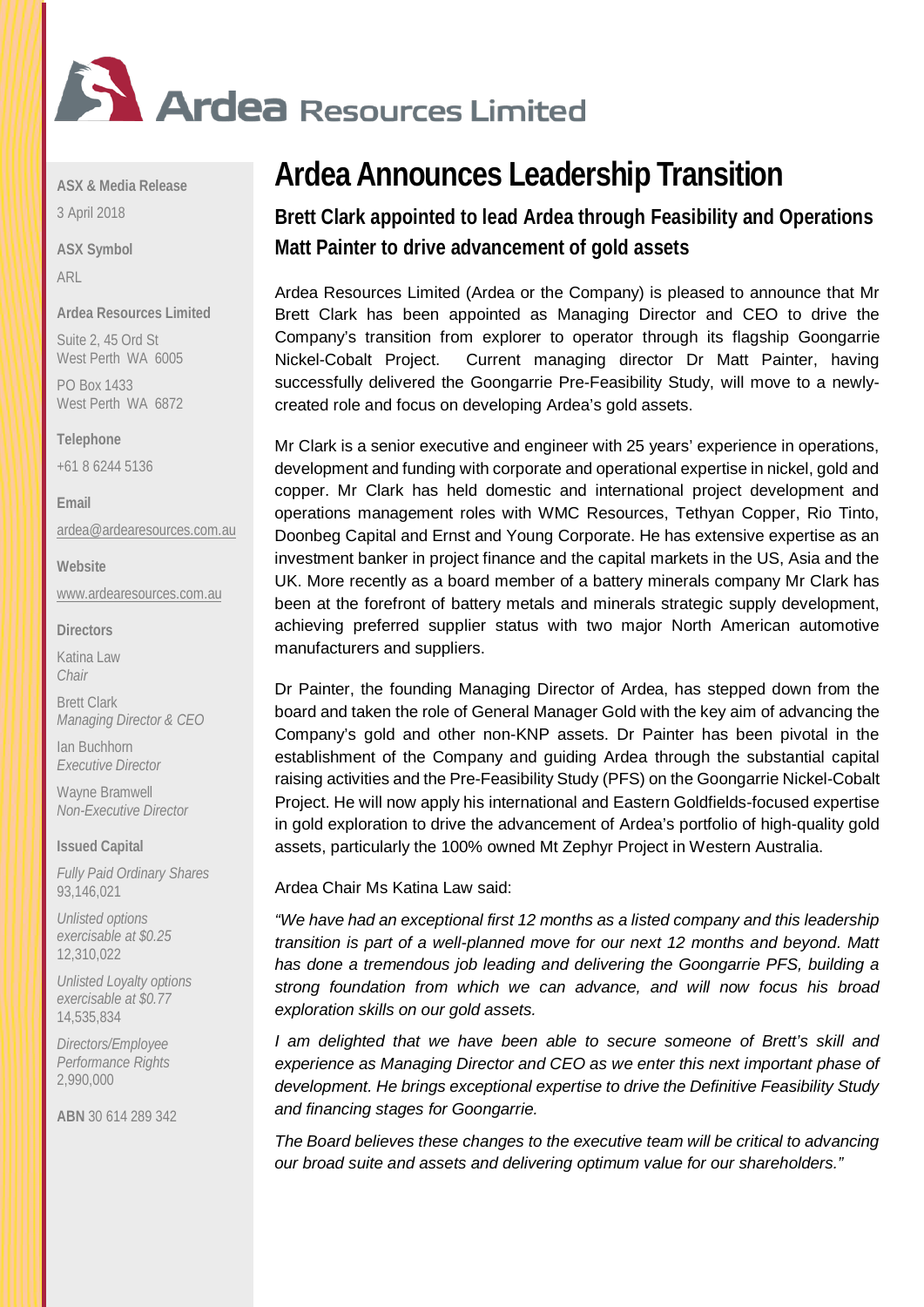

### **ABOUT ARDEA RESOURCES**

Ardea Resources ("Ardea" – ASX:ARL) is an Australian resources company with an extensive portfolio of nickel, cobalt, gold and zinc assets in Western Australia and New South Wales. Ardea owns 100% of the Kalgoorlie Nickel Project (KNP), a globally significant series of nickel-cobalt laterite deposits which host the largest cobalt resource in the developed world. Ardea is focused on the development of the Goongarrie Nickel Cobalt Project 80km north of Kalgoorlie WA. Ardea has recently released a PFS on this project and has commenced Definitive Feasibility Study programs.

#### **For further information regarding Ardea, please visit www.ardearesources.com.au or contact:**

**Ardea Resources:** Ms Katina Law Chair, Ardea Resources Limited Tel +61 8 6244 5136

**Media or Investor Inquiries:** Michael Weir, Citadel Magnus Tel +61 8 6160 4900